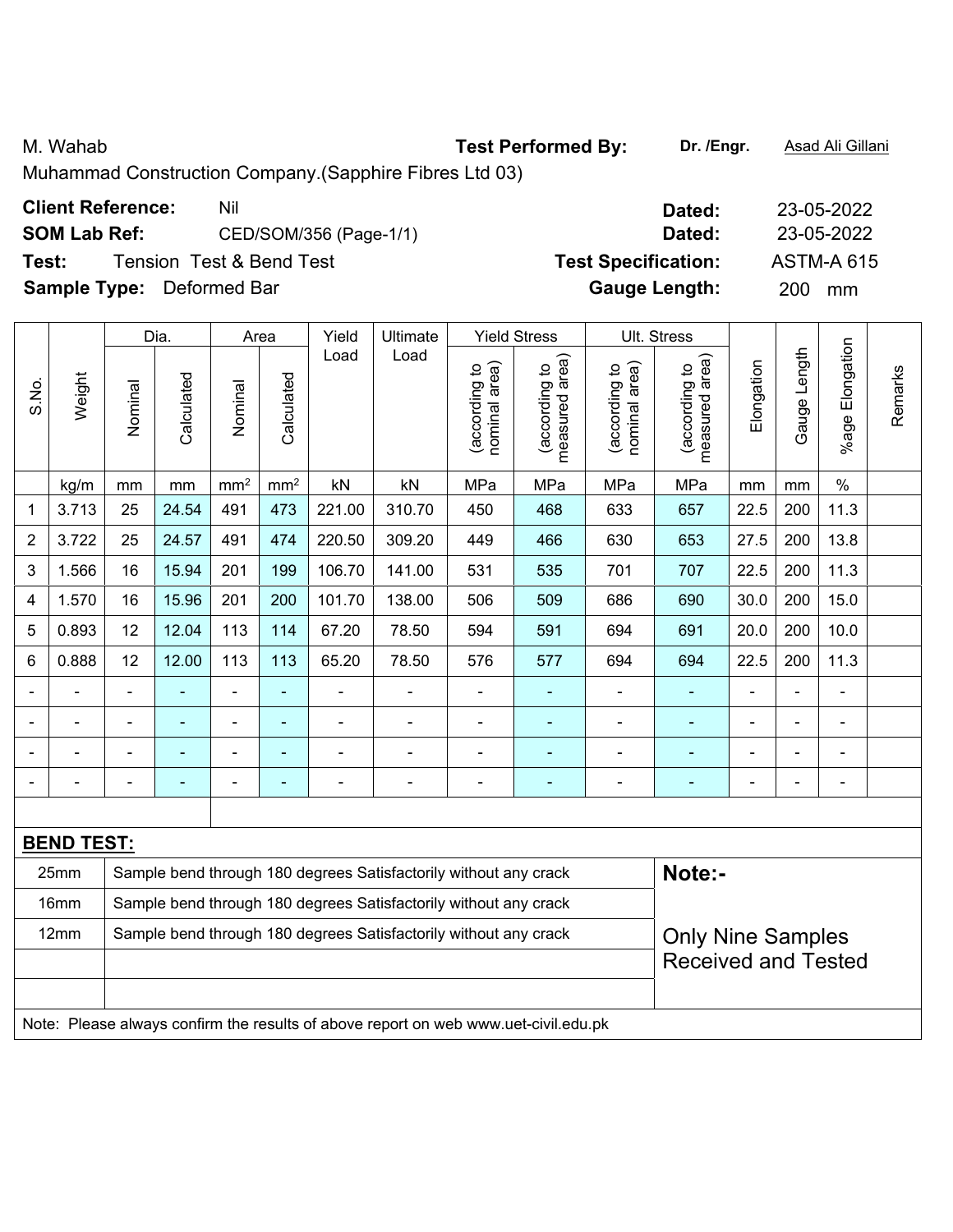Abdul Rauf **Test Performed By:** Dr. /Engr. **Asad Ali Gillani** Abdul Rauf Asad Ali Gillani

Cubes Construction Lahore.(House # 576 Johar Block Bahria Town Year 2022)

**Client Reference:** Nil

**Dated:** 23-05-2022 **Dated:** 23-05-2022

**Test:** Tension Test & Bend Test **Test Specification:** ASTM-A-615 **Gauge Length:** 8 inch **Sample Type:** Deformed Bar (Mughal Steel)

| <b>SOM Lab</b> |                |
|----------------|----------------|
| Ref:           | 353 (Page-1/1) |
| Dated:         | 23-05-2022     |

|                          |                                                                                     |                | Dia.           |                              | Area                     |                | Yield<br>Ultimate                                                |                                | <b>Yield Stress</b>             |                                | Ult. Stress                     |                |                |                 |         |
|--------------------------|-------------------------------------------------------------------------------------|----------------|----------------|------------------------------|--------------------------|----------------|------------------------------------------------------------------|--------------------------------|---------------------------------|--------------------------------|---------------------------------|----------------|----------------|-----------------|---------|
| S.No.                    | Weight                                                                              | Nominal        | Calculated     | Nominal                      | Calculated               | Load           | Load                                                             | (according to<br>nominal area) | measured area)<br>(according to | nominal area)<br>(according to | measured area)<br>(according to | Elongation     | Gauge Length   | %age Elongation | Remarks |
|                          | lb/ft                                                                               | $\#$           | in             | in <sup>2</sup>              | in <sup>2</sup>          | Tons           | Tons                                                             | psi                            | psi                             | psi                            | psi                             | in             | in             | $\%$            |         |
| 1                        | 0.664                                                                               | 4              | 0.498          | 0.20                         | 0.195                    | 7.10           | 8.63                                                             | 78350                          | 80360                           | 95210                          | 97650                           | 1.10           | 8.0            | 13.8            |         |
| $\blacksquare$           |                                                                                     | $\blacksquare$ | $\blacksquare$ | ÷,                           | $\blacksquare$           | $\blacksquare$ | ÷                                                                | $\blacksquare$                 | ÷                               | $\blacksquare$                 | $\blacksquare$                  | $\blacksquare$ | $\blacksquare$ | $\blacksquare$  |         |
|                          |                                                                                     |                |                | $\blacksquare$               |                          |                | ÷                                                                |                                |                                 | $\blacksquare$                 | $\blacksquare$                  |                | L.             | $\blacksquare$  |         |
| ۰                        |                                                                                     |                |                | ÷                            |                          |                | ÷                                                                |                                |                                 | ÷                              |                                 |                | ÷              | $\blacksquare$  |         |
| $\blacksquare$           |                                                                                     | $\blacksquare$ |                | ÷                            |                          | $\blacksquare$ | $\blacksquare$                                                   | $\blacksquare$                 |                                 | ÷                              | ÷,                              | $\blacksquare$ | $\blacksquare$ | $\blacksquare$  |         |
| ä,                       |                                                                                     | $\blacksquare$ | ä,             | ÷                            | $\blacksquare$           | L,             | $\blacksquare$                                                   | $\blacksquare$                 | $\blacksquare$                  | $\blacksquare$                 | $\blacksquare$                  | $\blacksquare$ | ÷,             | $\blacksquare$  |         |
| $\overline{\phantom{a}}$ |                                                                                     | $\blacksquare$ | $\blacksquare$ | $\qquad \qquad \blacksquare$ | $\overline{\phantom{a}}$ | ä,             | ÷                                                                | $\blacksquare$                 | ÷                               | ÷,                             | $\blacksquare$                  | Ē,             | $\blacksquare$ | $\blacksquare$  |         |
|                          |                                                                                     | $\blacksquare$ | $\blacksquare$ | $\qquad \qquad \blacksquare$ | $\overline{\phantom{a}}$ | $\blacksquare$ | ÷                                                                | $\blacksquare$                 | $\blacksquare$                  | Ĭ.                             | ÷,                              | L,             | ÷              | $\blacksquare$  |         |
|                          |                                                                                     |                |                |                              |                          |                |                                                                  |                                |                                 |                                | $\blacksquare$                  |                |                |                 |         |
| ۰                        |                                                                                     |                |                |                              |                          |                | ÷                                                                |                                |                                 |                                | $\overline{\phantom{a}}$        |                | ÷              | $\blacksquare$  |         |
|                          |                                                                                     |                |                |                              |                          |                |                                                                  |                                |                                 |                                |                                 |                |                |                 |         |
|                          | <b>BEND TEST:</b>                                                                   |                |                |                              |                          |                |                                                                  |                                |                                 |                                |                                 |                |                |                 |         |
|                          | #4                                                                                  |                |                |                              |                          |                | Sample bend through 180 degrees Satisfactorily without any crack |                                |                                 |                                | Note:-                          |                |                |                 |         |
|                          |                                                                                     |                |                |                              |                          |                |                                                                  |                                |                                 |                                |                                 |                |                |                 |         |
|                          |                                                                                     |                |                |                              |                          |                |                                                                  |                                |                                 |                                | <b>Only Two Samples</b>         |                |                |                 |         |
|                          |                                                                                     |                |                |                              |                          |                |                                                                  |                                |                                 |                                | <b>Received and Tested</b>      |                |                |                 |         |
|                          |                                                                                     |                |                |                              |                          |                |                                                                  |                                |                                 |                                |                                 |                |                |                 |         |
|                          | Note: Please always confirm the results of above report on web www.uet-civil.edu.pk |                |                |                              |                          |                |                                                                  |                                |                                 |                                |                                 |                |                |                 |         |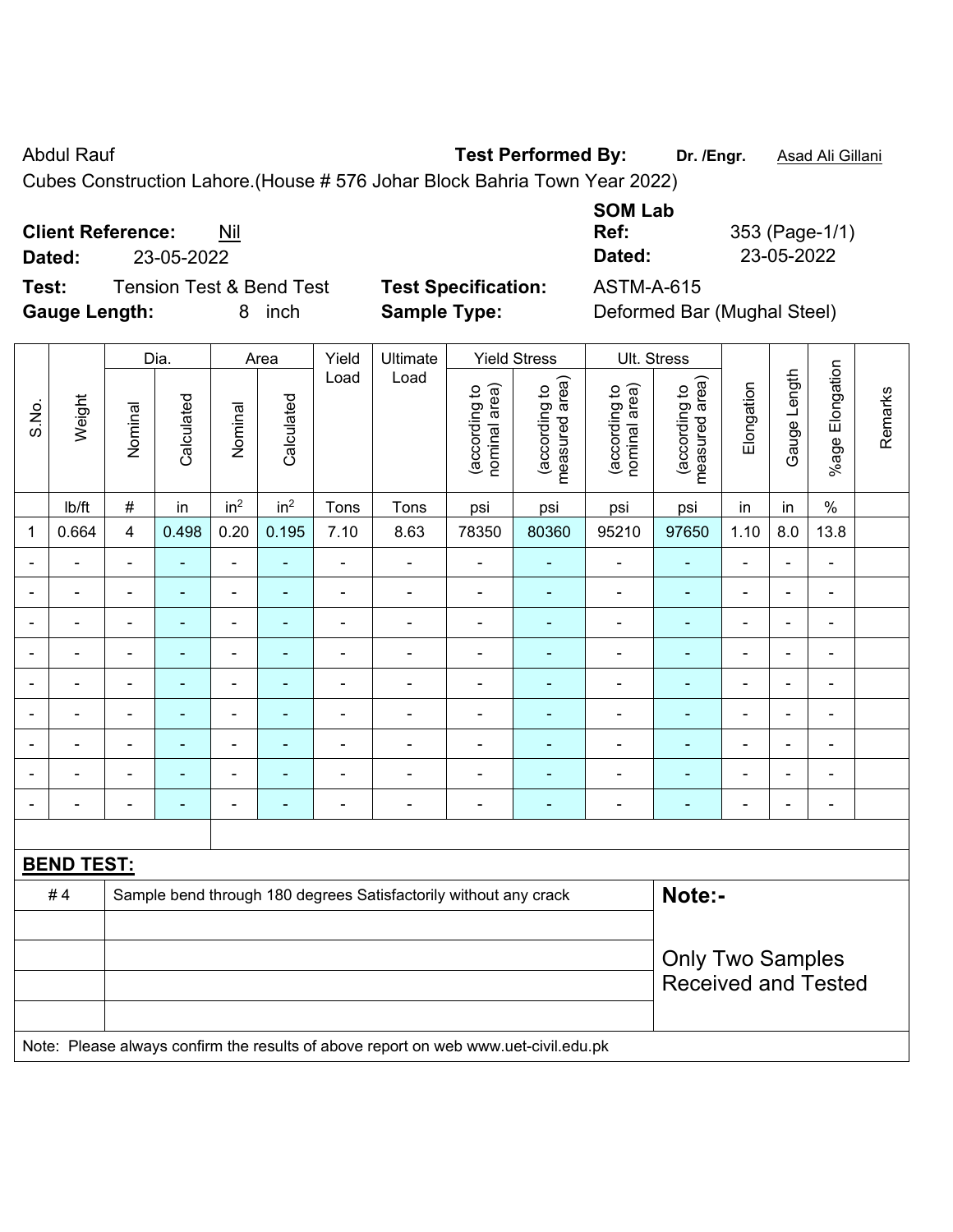Irfan Siddique **Test Performed By: Dr. /Engr.** Asad Ali Gillani

Building Standards Lahore.(Const. Of Akzonobel New Moon Project,Faisalabad)

## **Client Reference:** GT/LTR/220523-048

**Dated:** 23-05-2022 **Dated:** 23-05-2022

**Test:** Tension Test & Bend Test **Test Specification:** ASTM-A-615 **Gauge Length:** 8 inch **Sample Type:** Deformed Bar

| <b>SOM Lab</b><br>Ref: |
|------------------------|
| Dated:                 |
| ASTM-A-6               |

**Ref:** 354-355 (Page-1/1)

|                |                                                                                     |                |                | Dia.<br>Area                 |                 | Yield<br>Ultimate | <b>Yield Stress</b>      |                                |                                 | Ult. Stress                    |                                 |                |                |                          |         |
|----------------|-------------------------------------------------------------------------------------|----------------|----------------|------------------------------|-----------------|-------------------|--------------------------|--------------------------------|---------------------------------|--------------------------------|---------------------------------|----------------|----------------|--------------------------|---------|
| S.No.          | Weight                                                                              | Nominal        | Calculated     | Nominal                      | Calculated      | Load              | Load                     | nominal area)<br>(according to | (according to<br>measured area) | (according to<br>nominal area) | (according to<br>measured area) | Elongation     | Gauge Length   | Elongation<br>%age I     | Remarks |
|                | lb/ft                                                                               | $\#$           | in             | in <sup>2</sup>              | in <sup>2</sup> | Tons              | Tons                     | psi                            | psi                             | psi                            | psi                             | in             | in             | $\frac{0}{0}$            |         |
| 1              | 1.026                                                                               | 5              | 0.620          | 0.31                         | 0.302           | 10.45             | 13.68                    | 74340                          | 76310                           | 97330                          | 99900                           | 1.20           | 8.0            | 15.0                     |         |
| $\overline{2}$ | 0.672                                                                               | $\overline{4}$ | 0.501          | 0.20                         | 0.197           | 6.88              | 8.77                     | 75880                          | 77030                           | 96670                          | 98140                           | 1.10           | 8.0            | 13.8                     |         |
|                |                                                                                     | $\blacksquare$ |                | $\blacksquare$               |                 | ÷                 | $\blacksquare$           | $\blacksquare$                 |                                 |                                |                                 | L,             |                | $\blacksquare$           |         |
|                |                                                                                     | $\blacksquare$ | $\blacksquare$ | $\qquad \qquad \blacksquare$ | $\blacksquare$  | $\blacksquare$    | $\overline{\phantom{a}}$ | $\blacksquare$                 | $\blacksquare$                  | $\blacksquare$                 | $\blacksquare$                  | Ē,             | $\blacksquare$ | $\blacksquare$           |         |
| $\blacksquare$ | ۰                                                                                   | $\blacksquare$ | $\blacksquare$ | $\blacksquare$               | $\blacksquare$  | ÷                 | $\overline{\phantom{a}}$ | $\blacksquare$                 | $\blacksquare$                  | $\blacksquare$                 | $\blacksquare$                  | $\blacksquare$ | $\blacksquare$ | $\blacksquare$           |         |
|                |                                                                                     | ä,             | $\blacksquare$ | $\overline{\phantom{0}}$     | ٠               | ÷                 | $\overline{a}$           | $\blacksquare$                 | ٠                               | $\overline{a}$                 | $\blacksquare$                  | Ē,             |                | $\blacksquare$           |         |
|                |                                                                                     | L,             | ä,             | $\blacksquare$               | Ē.              | $\blacksquare$    | $\blacksquare$           | $\blacksquare$                 | ۰                               | $\blacksquare$                 | $\blacksquare$                  | ä,             |                | ä,                       |         |
|                |                                                                                     |                | ٠              | $\blacksquare$               |                 | $\blacksquare$    | $\blacksquare$           | $\blacksquare$                 |                                 | $\blacksquare$                 |                                 |                |                | Ē,                       |         |
|                |                                                                                     |                | ٠              | $\overline{a}$               |                 | $\blacksquare$    | $\blacksquare$           | $\qquad \qquad \blacksquare$   | $\overline{\phantom{0}}$        | $\overline{\phantom{0}}$       | $\overline{\phantom{a}}$        |                |                | $\overline{\phantom{a}}$ |         |
|                |                                                                                     | $\blacksquare$ | $\blacksquare$ | $\qquad \qquad \blacksquare$ | $\overline{a}$  | ÷                 | $\overline{a}$           | $\blacksquare$                 | $\qquad \qquad \blacksquare$    | $\blacksquare$                 | $\blacksquare$                  | $\blacksquare$ |                | $\blacksquare$           |         |
|                |                                                                                     |                |                |                              |                 |                   |                          |                                |                                 |                                |                                 |                |                |                          |         |
|                | <b>BEND TEST:</b>                                                                   |                |                |                              |                 |                   |                          |                                |                                 |                                |                                 |                |                |                          |         |
|                | #6<br>Sample bend through 180 degrees Satisfactorily without any crack              |                |                |                              |                 |                   |                          |                                |                                 |                                | Note:-                          |                |                |                          |         |
|                |                                                                                     |                |                |                              |                 |                   |                          |                                |                                 |                                |                                 |                |                |                          |         |
|                |                                                                                     |                |                |                              |                 |                   |                          |                                |                                 |                                | <b>Only Three Samples</b>       |                |                |                          |         |
|                |                                                                                     |                |                |                              |                 |                   |                          |                                |                                 |                                | <b>Received and Tested</b>      |                |                |                          |         |
|                |                                                                                     |                |                |                              |                 |                   |                          |                                |                                 |                                |                                 |                |                |                          |         |
|                | Note: Please always confirm the results of above report on web www.uet-civil.edu.pk |                |                |                              |                 |                   |                          |                                |                                 |                                |                                 |                |                |                          |         |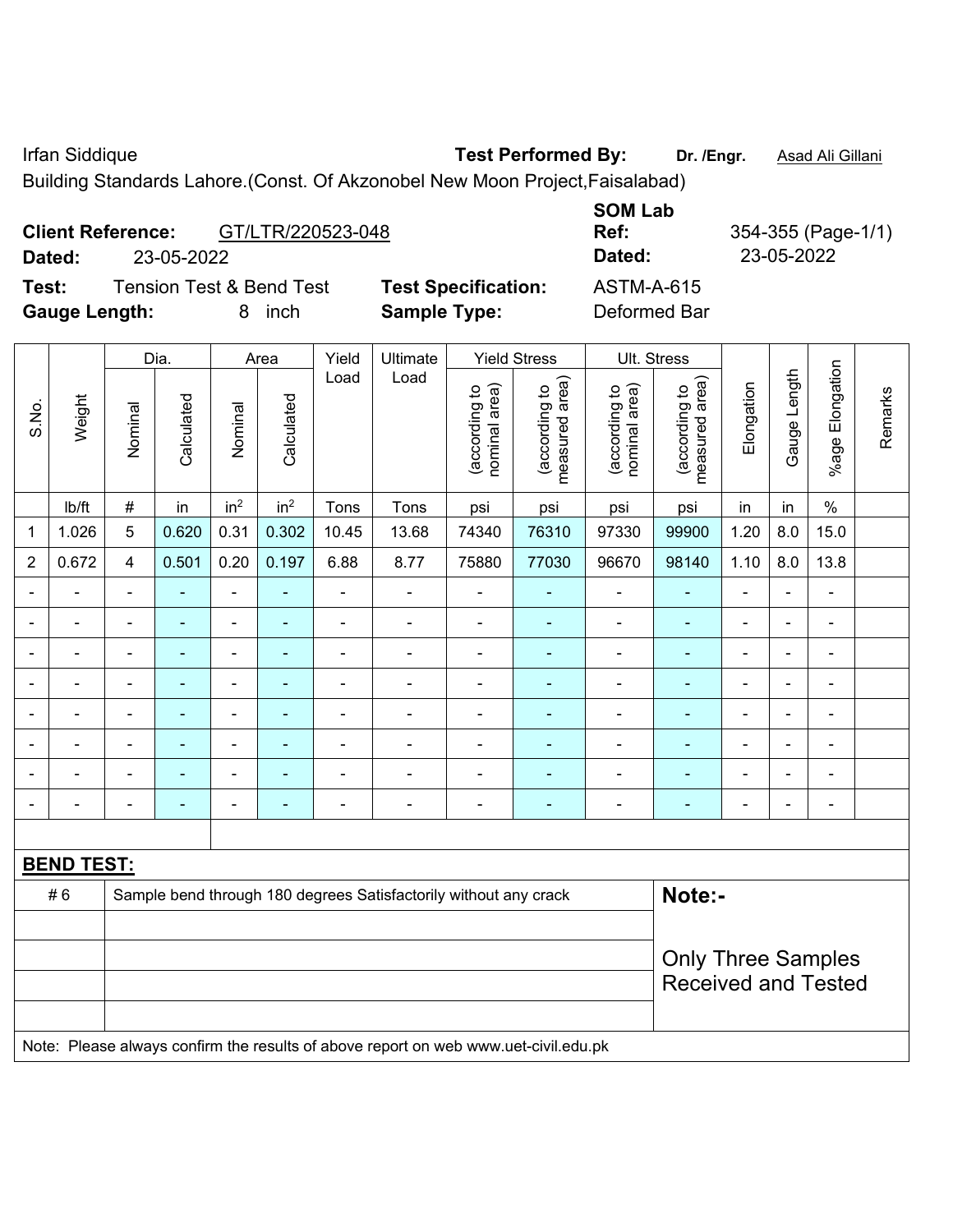M. Wahab **Test Performed By:** Dr. /Engr. **Asad Ali Gillani** 

Muhammad Construction Company.(Sapphire Fibres Ltd 03)

| <b>Client Reference:</b><br>Nil              |                            | <b>SOM Lab</b><br>Ref: | 356 (Page-1/1) |
|----------------------------------------------|----------------------------|------------------------|----------------|
| 23-05-2022<br>Dated:                         |                            | Dated:                 | 23-05-2022     |
| <b>Tension Test &amp; Bend Test</b><br>Test: | <b>Test Specification:</b> | ASTM-A-615             |                |
| <b>Gauge Length:</b><br>inch<br>8.           | <b>Sample Type:</b>        | Deformed Bar           |                |

|                | Weight                                                                              |                | Dia.                   |                          | Area            | Yield                    | Ultimate                 |                                | <b>Yield Stress</b>             |                                | Ult. Stress                     |                |                |                 |         |
|----------------|-------------------------------------------------------------------------------------|----------------|------------------------|--------------------------|-----------------|--------------------------|--------------------------|--------------------------------|---------------------------------|--------------------------------|---------------------------------|----------------|----------------|-----------------|---------|
| S.No.          |                                                                                     | Nominal        | Calculated             | Nominal                  | Calculated      | Load                     | Load                     | nominal area)<br>(according to | measured area)<br>(according to | nominal area)<br>(according to | (according to<br>measured area) | Elongation     | Gauge Length   | %age Elongation | Remarks |
|                | lb/ft                                                                               | $\#$           | in                     | in <sup>2</sup>          | in <sup>2</sup> | Tons                     | Tons                     | psi                            | psi                             | psi                            | psi                             | in             | in             | $\%$            |         |
| 1              | 0.679                                                                               | 4              | 0.505                  | 0.20                     | 0.200           | 5.93                     | 8.89                     | 65420                          | 65420                           | 98020                          | 98020                           | 1.20           | 8.0            | 15.0            |         |
| $\blacksquare$ | ÷.                                                                                  | $\blacksquare$ | $\blacksquare$         | ÷                        | $\blacksquare$  | $\blacksquare$           | ä,                       | $\blacksquare$                 | $\blacksquare$                  | $\blacksquare$                 | $\blacksquare$                  | $\blacksquare$ | $\blacksquare$ | $\blacksquare$  |         |
|                | $\overline{\phantom{a}}$                                                            | $\blacksquare$ | ٠                      | $\overline{\phantom{0}}$ | $\blacksquare$  | $\overline{\phantom{a}}$ | $\overline{\phantom{a}}$ | $\overline{\phantom{a}}$       | $\blacksquare$                  | $\blacksquare$                 | $\blacksquare$                  | $\blacksquare$ | $\blacksquare$ | $\blacksquare$  |         |
|                | $\blacksquare$                                                                      | $\blacksquare$ | $\blacksquare$         | $\blacksquare$           | $\blacksquare$  | $\blacksquare$           | ÷                        | $\blacksquare$                 |                                 | $\blacksquare$                 | $\blacksquare$                  | ä,             | $\blacksquare$ | $\blacksquare$  |         |
| ٠              | $\frac{1}{2}$                                                                       | $\blacksquare$ | $\blacksquare$         | ÷                        | $\blacksquare$  | $\blacksquare$           | $\blacksquare$           | ÷,                             | ÷                               | $\blacksquare$                 | $\blacksquare$                  | ä,             | $\blacksquare$ | ÷,              |         |
|                | $\blacksquare$                                                                      |                |                        | ÷                        |                 | ä,                       | Ē,                       |                                |                                 | ä,                             |                                 |                |                | $\blacksquare$  |         |
|                |                                                                                     |                | $\blacksquare$         | $\overline{\phantom{0}}$ | ۰               | $\blacksquare$           | ä,                       | $\blacksquare$                 |                                 | $\blacksquare$                 | $\blacksquare$                  | $\blacksquare$ |                | $\blacksquare$  |         |
|                |                                                                                     |                |                        | $\overline{a}$           |                 |                          | ÷                        |                                |                                 |                                |                                 |                |                |                 |         |
| $\blacksquare$ | $\blacksquare$                                                                      | $\blacksquare$ | $\blacksquare$         | $\overline{a}$           | ۰               |                          | ÷                        | $\blacksquare$                 | $\overline{a}$                  | $\overline{\phantom{a}}$       | $\blacksquare$                  | $\blacksquare$ |                | $\blacksquare$  |         |
| $\blacksquare$ | $\blacksquare$                                                                      | $\blacksquare$ | $\blacksquare$         | $\blacksquare$           | ۰               | $\blacksquare$           | ä,                       | ä,                             | ٠                               | $\blacksquare$                 | $\blacksquare$                  | Ē,             | $\blacksquare$ | $\blacksquare$  |         |
|                |                                                                                     |                |                        |                          |                 |                          |                          |                                |                                 |                                |                                 |                |                |                 |         |
|                | <b>BEND TEST:</b>                                                                   |                |                        |                          |                 |                          |                          |                                |                                 |                                |                                 |                |                |                 |         |
|                | --                                                                                  |                | No Bend test performed |                          |                 |                          |                          |                                |                                 |                                | Note:-                          |                |                |                 |         |
|                |                                                                                     |                |                        |                          |                 |                          |                          |                                |                                 |                                |                                 |                |                |                 |         |
|                |                                                                                     |                |                        |                          |                 |                          |                          |                                |                                 |                                | Only One Sample                 |                |                |                 |         |
|                |                                                                                     |                |                        |                          |                 |                          |                          |                                |                                 |                                | <b>Received and Tested</b>      |                |                |                 |         |
|                |                                                                                     |                |                        |                          |                 |                          |                          |                                |                                 |                                |                                 |                |                |                 |         |
|                | Note: Please always confirm the results of above report on web www.uet-civil.edu.pk |                |                        |                          |                 |                          |                          |                                |                                 |                                |                                 |                |                |                 |         |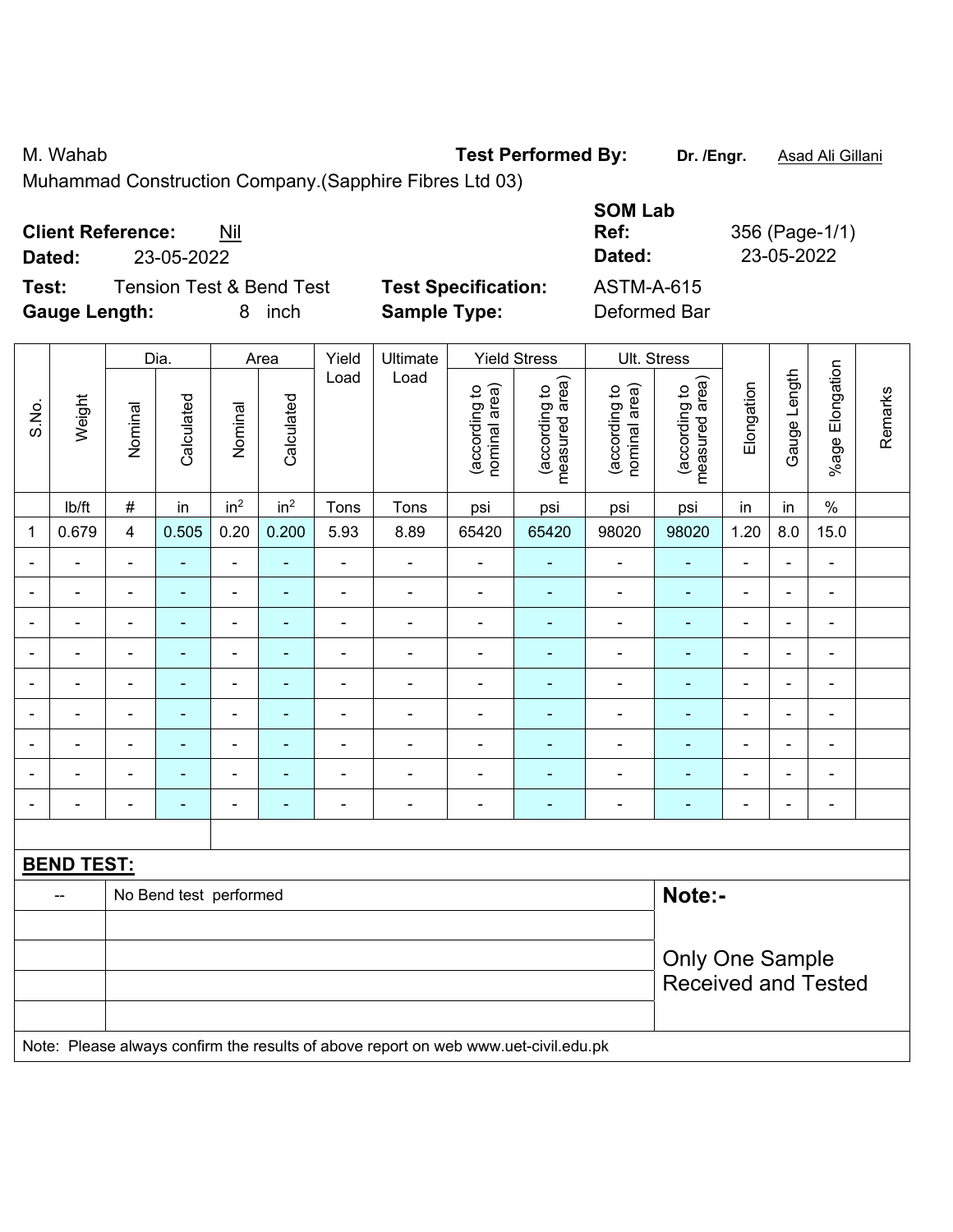M. Saleem **Test Performed By:** Dr. /Engr. **SAsad Ali Gillani** By: Dr. /Engr. **SAsad Ali Gillani** 

Construction Company Engrs & Contractors, Sheikhupura.

| <b>Client Reference:</b> | Nil |
|--------------------------|-----|
|--------------------------|-----|

**Dated:** 23-05-2022 **Dated:** 23-05-2022

**Test:** Tension Test & Bend Test **Test Specification: Gauge Length:** 8 inch **Sample Type:** Deformed Bar

| <b>SOM Lab</b><br>Ref:<br>Dated: | 357-365 (Page-1/1)<br>23-05-2022 |
|----------------------------------|----------------------------------|
| ASTM-A-615                       |                                  |
| Deformed Rar                     |                                  |

|                |                   |                | Dia.           |                          | Area            | Yield                                                                               | Ultimate                                                         |                                | <b>Yield Stress</b>             |                                | Ult. Stress                                            |                |                |                       |         |
|----------------|-------------------|----------------|----------------|--------------------------|-----------------|-------------------------------------------------------------------------------------|------------------------------------------------------------------|--------------------------------|---------------------------------|--------------------------------|--------------------------------------------------------|----------------|----------------|-----------------------|---------|
| S.No.          | Weight            | Nominal        | Calculated     | Nominal                  | Calculated      | Load                                                                                | Load                                                             | (according to<br>nominal area) | measured area)<br>(according to | (according to<br>nominal area) | (according to<br>measured area)<br>measured            | Elongation     | Gauge Length   | Elongation<br>$%$ age | Remarks |
|                | lb/ft             | $\#$           | in             | in <sup>2</sup>          | in <sup>2</sup> | Tons                                                                                | Tons                                                             | psi                            | psi                             | psi                            | psi                                                    | in             | in             | $\%$                  |         |
| 1              | 1.499             | 6              | 0.749          | 0.44                     | 0.441           | 14.37                                                                               | 19.64                                                            | 72050                          | 71880                           | 98460                          | 98240                                                  | 1.20           | 8.0            | 15.0                  |         |
| $\overline{2}$ | 0.651             | 4              | 0.493          | 0.20                     | 0.191           | 6.22                                                                                | 8.38                                                             | 68570                          | 71800                           | 92400                          | 96760                                                  | 1.20           | 8.0            | 15.0                  |         |
|                | ÷,                | $\blacksquare$ | $\blacksquare$ | $\blacksquare$           | ä,              | $\blacksquare$                                                                      | $\blacksquare$                                                   | $\blacksquare$                 | ÷                               | ÷,                             | $\blacksquare$                                         | $\blacksquare$ | $\blacksquare$ | $\blacksquare$        |         |
|                | $\blacksquare$    | $\blacksquare$ | $\blacksquare$ | $\blacksquare$           | ÷,              | $\blacksquare$                                                                      | ä,                                                               | ä,                             | ÷                               | $\qquad \qquad \blacksquare$   | $\blacksquare$                                         | $\blacksquare$ | ä,             | $\frac{1}{2}$         |         |
|                | $\blacksquare$    |                | Ē.             |                          | L.              | $\blacksquare$                                                                      | $\blacksquare$                                                   | $\blacksquare$                 | ÷,                              | $\blacksquare$                 | $\blacksquare$                                         |                |                | ÷                     |         |
|                |                   | ä,             | L.             |                          | ۰               | ä,                                                                                  |                                                                  | ä,                             | ä,                              | $\blacksquare$                 | ٠                                                      | $\blacksquare$ |                |                       |         |
|                |                   | $\blacksquare$ | $\blacksquare$ | $\overline{\phantom{a}}$ | ۰               |                                                                                     |                                                                  | $\blacksquare$                 | ÷                               | $\blacksquare$                 | $\blacksquare$                                         | $\blacksquare$ | $\blacksquare$ | $\blacksquare$        |         |
| $\blacksquare$ | $\blacksquare$    | $\blacksquare$ | $\blacksquare$ | $\blacksquare$           | ۰               | $\blacksquare$                                                                      | $\blacksquare$                                                   | $\blacksquare$                 | ۰                               | $\blacksquare$                 | $\blacksquare$                                         | $\blacksquare$ | $\blacksquare$ | $\blacksquare$        |         |
|                | $\blacksquare$    | $\blacksquare$ | $\blacksquare$ | $\blacksquare$           | ۰               | $\blacksquare$                                                                      |                                                                  | Ē,                             | ۰                               | $\blacksquare$                 | $\blacksquare$                                         | $\blacksquare$ |                | $\blacksquare$        |         |
|                | $\blacksquare$    | $\blacksquare$ | ä,             | $\overline{\phantom{a}}$ | ٠               | $\blacksquare$                                                                      | $\blacksquare$                                                   | $\blacksquare$                 | ÷                               | $\blacksquare$                 | $\blacksquare$                                         | $\blacksquare$ |                | $\blacksquare$        |         |
|                |                   |                |                |                          |                 |                                                                                     |                                                                  |                                |                                 |                                |                                                        |                |                |                       |         |
|                | <b>BEND TEST:</b> |                |                |                          |                 |                                                                                     |                                                                  |                                |                                 |                                |                                                        |                |                |                       |         |
|                | #6                |                |                |                          |                 |                                                                                     | Sample bend through 180 degrees Satisfactorily without any crack |                                |                                 |                                | Note:-                                                 |                |                |                       |         |
|                | #4                |                |                |                          |                 |                                                                                     | Sample bend through 180 degrees Satisfactorily without any crack |                                |                                 |                                |                                                        |                |                |                       |         |
|                |                   |                |                |                          |                 |                                                                                     |                                                                  |                                |                                 |                                | <b>Only Four Samples</b><br><b>Received and Tested</b> |                |                |                       |         |
|                |                   |                |                |                          |                 | Note: Please always confirm the results of above report on web www.uet-civil.edu.pk |                                                                  |                                |                                 |                                |                                                        |                |                |                       |         |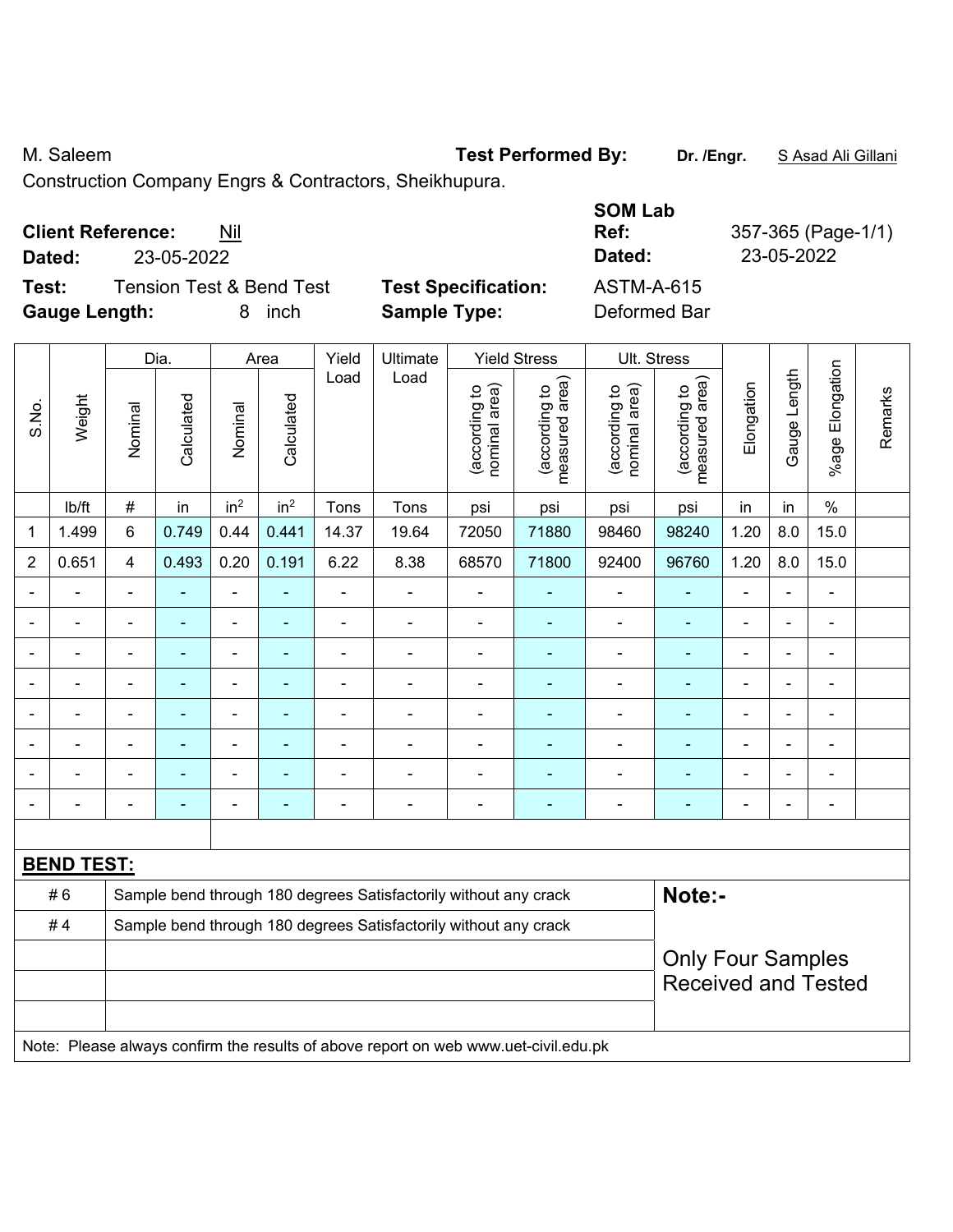Nasir Mahmood **Test Performed By:** Dr. /Engr. **Asad Ali Gillani** Associated By: Dr. /Engr. **Asad Ali Gillani** 

RE ESAC Sector K DHA Multan.(Sec K DHA Main Office & Gate House Building)

| <b>Client Reference:</b> | RE/ESAC/SECTOR K/155 |
|--------------------------|----------------------|
|                          |                      |

**Dated:** 19-05-2022 **Dated:** 23-05-2022

**Test:** Tension Test & Bend Test **Test Specification:** ASTM-A-615 **Gauge Length:** 8 inch **Sample Type:** Deformed Bar (SJ Steel)

**SOM Lab Ref:** 358 (Page-1/1)

|                |                   |                | Dia.       |                 | Area            | Yield          | Ultimate                                                                            |                                | <b>Yield Stress</b>             |                                | Ult. Stress                                             |                          |                |                              |         |
|----------------|-------------------|----------------|------------|-----------------|-----------------|----------------|-------------------------------------------------------------------------------------|--------------------------------|---------------------------------|--------------------------------|---------------------------------------------------------|--------------------------|----------------|------------------------------|---------|
| S.No.          | Weight            | Nominal        | Calculated | Nominal         | Calculated      | Load           | Load                                                                                | nominal area)<br>(according to | (according to<br>measured area) | (according to<br>nominal area) | (according to<br>measured area)                         | Elongation               | Gauge Length   | %age Elongation              | Remarks |
|                | lb/ft             | #              | in         | in <sup>2</sup> | in <sup>2</sup> | Tons           | Tons                                                                                | psi                            | psi                             | psi                            | psi                                                     | in                       | in             | $\%$                         |         |
| 1              | 2.698             | 8              | 1.005      | 0.79            | 0.793           | 24.54          | 32.77                                                                               | 68500                          | 68240                           | 91490                          | 91150                                                   | 1.60                     | 8.0            | 20.0                         |         |
| $\overline{2}$ | 2.678             | 8              | 1.001      | 0.79            | 0.787           | 22.96          | 31.62                                                                               | 64090                          | 64330                           | 88280                          | 88610                                                   | 1.60                     | 8.0            | 20.0                         |         |
|                |                   |                |            |                 |                 | $\blacksquare$ | L,                                                                                  |                                |                                 |                                |                                                         |                          |                | $\blacksquare$               |         |
|                |                   |                | ÷,         | $\blacksquare$  |                 | Ē,             | Ē,                                                                                  | $\blacksquare$                 |                                 | $\blacksquare$                 | $\blacksquare$                                          | L,                       |                | $\blacksquare$               |         |
| ٠              | ۰                 | $\blacksquare$ | ۰          | $\blacksquare$  | $\blacksquare$  | ٠              | ÷                                                                                   | $\blacksquare$                 | $\blacksquare$                  | ٠                              | $\blacksquare$                                          | $\blacksquare$           | $\blacksquare$ | $\blacksquare$               |         |
| L,             | ä,                | $\blacksquare$ | ä,         | $\blacksquare$  | ä,              | Ē,             | ä,                                                                                  | $\blacksquare$                 |                                 | ÷,                             | $\blacksquare$                                          | $\blacksquare$           | ä,             | $\qquad \qquad \blacksquare$ |         |
|                | $\blacksquare$    | ä,             | ÷,         | $\blacksquare$  | ۰               | $\blacksquare$ | Ē,                                                                                  | $\blacksquare$                 |                                 | $\blacksquare$                 | $\blacksquare$                                          | $\blacksquare$           | L.             | $\blacksquare$               |         |
|                | $\blacksquare$    |                | ÷,         | $\blacksquare$  |                 | L,             | Ē,                                                                                  | $\blacksquare$                 |                                 | ä,                             | $\blacksquare$                                          | $\overline{\phantom{a}}$ |                | $\blacksquare$               |         |
|                |                   |                |            |                 |                 |                |                                                                                     | $\blacksquare$                 |                                 |                                |                                                         |                          |                | $\blacksquare$               |         |
|                | $\blacksquare$    |                | ۰          | $\blacksquare$  | ÷               | ٠              | Ē,                                                                                  | $\overline{a}$                 | $\overline{\phantom{0}}$        | $\overline{\phantom{a}}$       | $\blacksquare$                                          | $\blacksquare$           |                | ۰                            |         |
|                |                   |                |            |                 |                 |                |                                                                                     |                                |                                 |                                |                                                         |                          |                |                              |         |
|                | <b>BEND TEST:</b> |                |            |                 |                 |                |                                                                                     |                                |                                 |                                |                                                         |                          |                |                              |         |
|                | # 8               |                |            |                 |                 |                | Sample bend through 180 degrees Satisfactorily without any crack                    |                                |                                 |                                | Note:-                                                  |                          |                |                              |         |
|                |                   |                |            |                 |                 |                |                                                                                     |                                |                                 |                                |                                                         |                          |                |                              |         |
|                |                   |                |            |                 |                 |                |                                                                                     |                                |                                 |                                | <b>Only Three Samples</b><br><b>Received and Tested</b> |                          |                |                              |         |
|                |                   |                |            |                 |                 |                |                                                                                     |                                |                                 |                                |                                                         |                          |                |                              |         |
|                |                   |                |            |                 |                 |                | Note: Please always confirm the results of above report on web www.uet-civil.edu.pk |                                |                                 |                                |                                                         |                          |                |                              |         |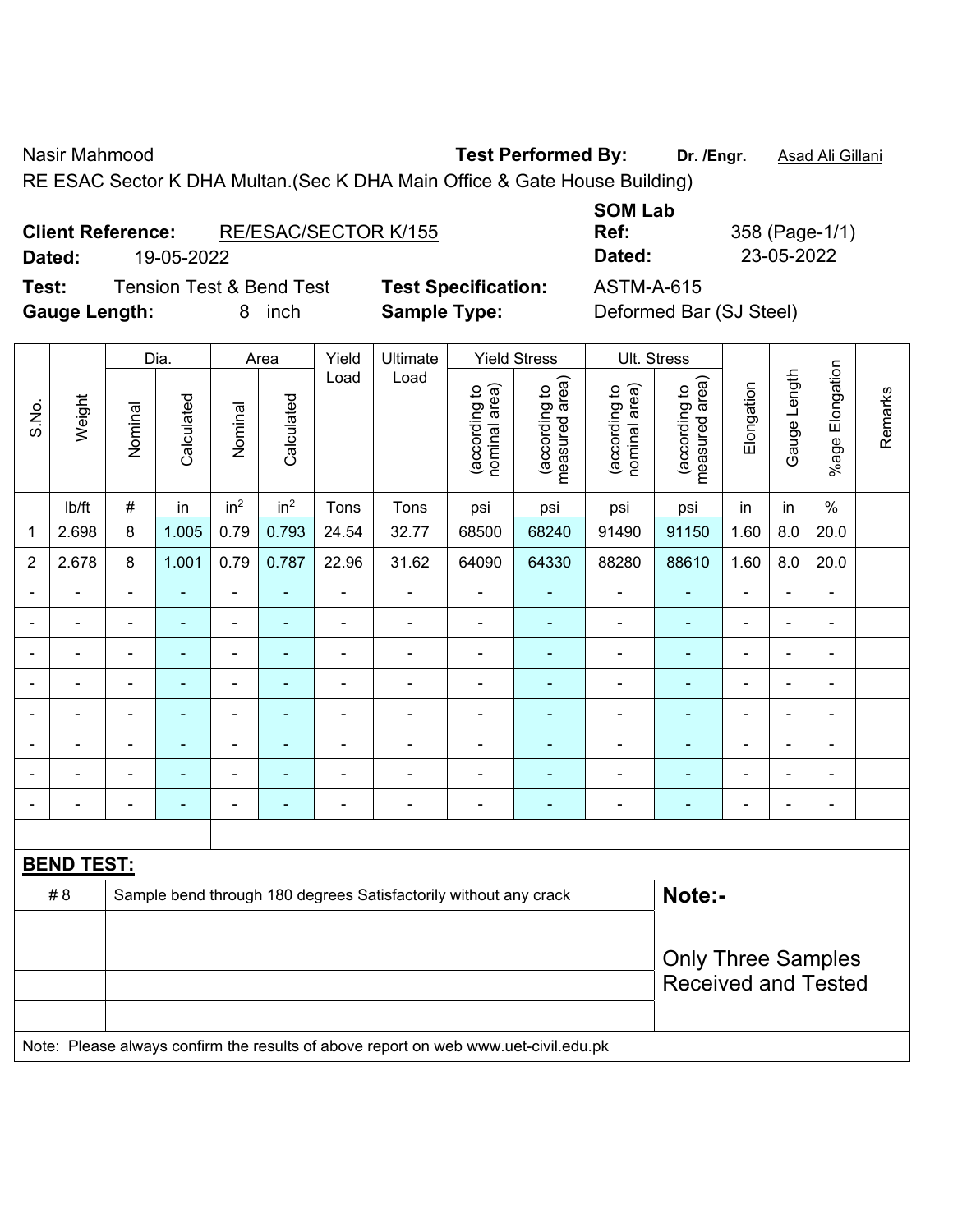Muazam Mehboob **Test Performed By: Dr. /Engr.** S Asad Ali Gillani

Ittefaq Building Solutions Pvt. Ltd.Lahore.

| <b>Client Reference:</b> | IBS/DFL/ST-125 | Ref:          | 359 (Page-1/ |
|--------------------------|----------------|---------------|--------------|
| Dated:                   | 23-05-2022     | <b>Dated:</b> | 23-05-2022   |

**Test:** Tension Test & Bend Test Test Specification: **Gauge Length:** 8 inch **Sample Type:** Deformed Bar

| 359 (Page-1/1) |
|----------------|
| 23-05-2022     |
|                |
|                |

|                   |                                                                         |                | Dia.<br>Area             |                 | Yield           | Ultimate       |       | <b>Yield Stress</b>            | Ult. Stress                     |                                |                                                         |                |                |                       |         |
|-------------------|-------------------------------------------------------------------------|----------------|--------------------------|-----------------|-----------------|----------------|-------|--------------------------------|---------------------------------|--------------------------------|---------------------------------------------------------|----------------|----------------|-----------------------|---------|
| S.No.             | Weight                                                                  | Nominal        | Calculated               | Nominal         | Calculated      | Load           | Load  | (according to<br>nominal area) | measured area)<br>(according to | (according to<br>nominal area) | (according to<br>neasured area)<br>measured             | Elongation     | Gauge Length   | Elongation<br>$%$ age | Remarks |
|                   | lb/ft                                                                   | #              | in                       | in <sup>2</sup> | in <sup>2</sup> | Tons           | Tons  | psi                            | psi                             | psi                            | psi                                                     | in             | in             | $\%$                  |         |
| $\mathbf{1}$      | 2.619                                                                   | 8              | 0.990                    | 0.79            | 0.770           | 25.74          | 34.81 | 71860                          | 73720                           | 97190                          | 99710                                                   | 1.40           | 8.0            | 17.5                  |         |
| $\overline{2}$    | 2.657                                                                   | 8              | 0.997                    | 0.79            | 0.781           | 24.94          | 33.84 | 69640                          | 70440                           | 94480                          | 95570                                                   | 1.30           | 8.0            | 16.3                  |         |
|                   |                                                                         | $\blacksquare$ |                          | $\blacksquare$  | ٠               | $\blacksquare$ |       |                                |                                 |                                | $\blacksquare$                                          | $\blacksquare$ | Ξ.             | $\blacksquare$        |         |
|                   |                                                                         |                |                          |                 |                 |                |       |                                |                                 |                                | $\blacksquare$                                          | $\blacksquare$ | $\blacksquare$ |                       |         |
|                   |                                                                         |                |                          | ۰               |                 |                |       |                                | ۰                               |                                | $\blacksquare$                                          | $\blacksquare$ | $\blacksquare$ |                       |         |
|                   |                                                                         |                | $\blacksquare$           | $\overline{a}$  | $\blacksquare$  |                |       | $\blacksquare$                 |                                 | $\overline{\phantom{0}}$       | ÷,                                                      | $\blacksquare$ | ä,             | $\blacksquare$        |         |
|                   |                                                                         | $\blacksquare$ | $\overline{\phantom{0}}$ | ۰               | ٠               |                | ÷     | $\blacksquare$                 |                                 |                                | $\blacksquare$                                          | $\blacksquare$ | $\blacksquare$ | $\blacksquare$        |         |
|                   |                                                                         |                |                          | $\blacksquare$  | ٠               |                |       |                                |                                 |                                | $\blacksquare$                                          | $\blacksquare$ | $\blacksquare$ |                       |         |
|                   |                                                                         |                |                          |                 |                 |                |       |                                |                                 |                                |                                                         | $\blacksquare$ | $\blacksquare$ |                       |         |
|                   |                                                                         |                |                          | $\blacksquare$  | ۰               |                |       |                                |                                 |                                | $\overline{\phantom{0}}$                                | $\overline{a}$ | $\blacksquare$ | ٠                     |         |
|                   |                                                                         |                |                          |                 |                 |                |       |                                |                                 |                                |                                                         |                |                |                       |         |
| <b>BEND TEST:</b> |                                                                         |                |                          |                 |                 |                |       |                                |                                 |                                |                                                         |                |                |                       |         |
|                   | # 8<br>Sample bend through 180 degrees Satisfactorily without any crack |                |                          |                 |                 |                |       |                                |                                 | Note:-                         |                                                         |                |                |                       |         |
|                   |                                                                         |                |                          |                 |                 |                |       |                                |                                 |                                |                                                         |                |                |                       |         |
|                   |                                                                         |                |                          |                 |                 |                |       |                                |                                 |                                | <b>Only Three Samples</b><br><b>Received and Tested</b> |                |                |                       |         |

Note: Please always confirm the results of above report on web www.uet-civil.edu.pk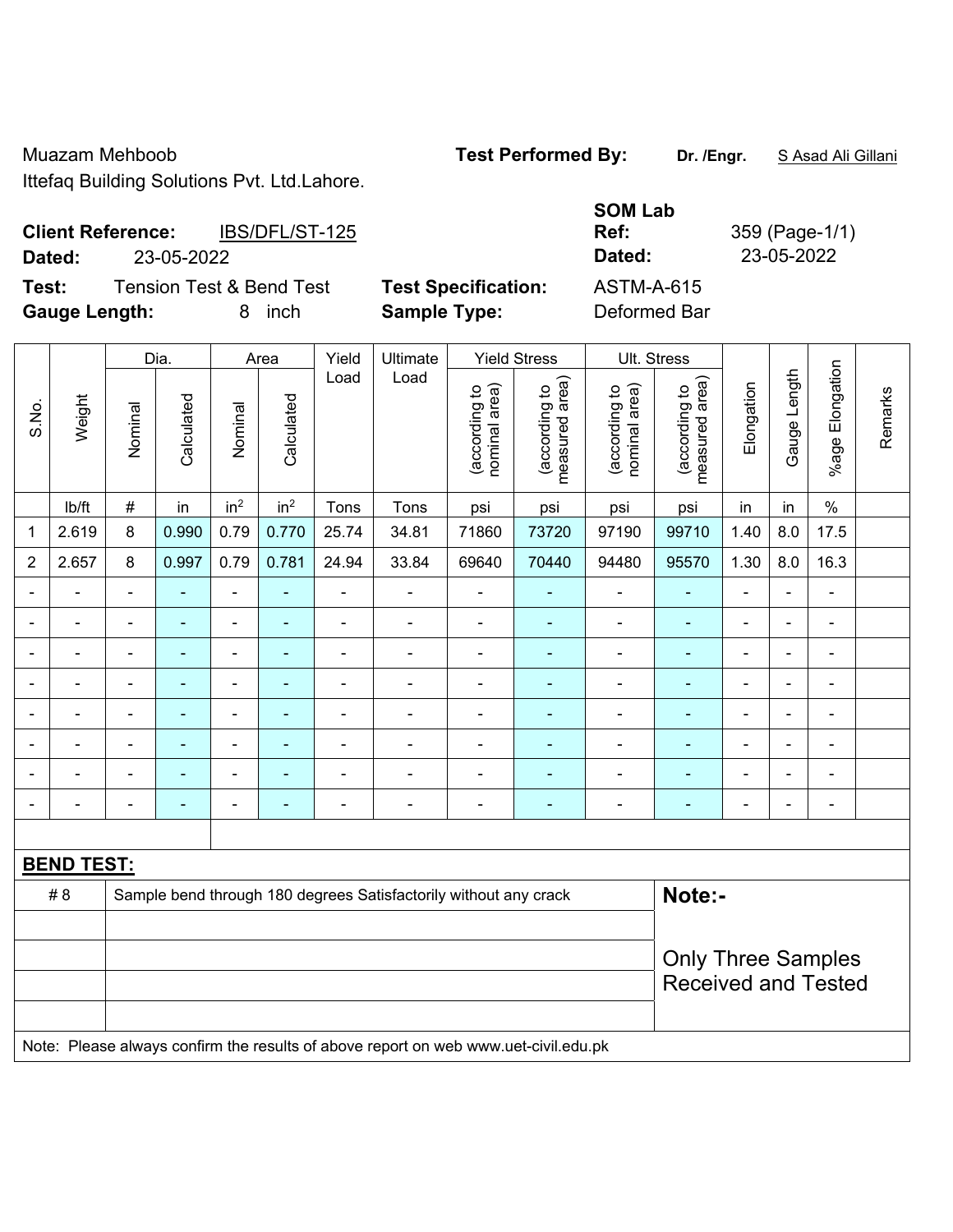Syed Abul Jabbar **Test Performed By:** Dr. /Engr. **Bilal Ahmad** 

GM Engg. Cotton Web Ltd.Lahore.(ETP Recycling Plant)

**Client Reference:** Nil

**Test:** Tension Test & Bend Test **Test Specification:** ASTM-A-615 **Gauge Length:** 8 inch **Sample Type:** Deformed Bar (FF Steel)

**SOM Lab Ref:** 360 (Page-1/1) **Dated:** 18-05-2022 **Dated:** 23-05-2022

|                                                                        |                   | Dia.           |                | Area                     |                 | Yield | Ultimate                                                                            |                                | <b>Yield Stress</b>             | Ult. Stress                    |                                 |            |              |                       |         |  |
|------------------------------------------------------------------------|-------------------|----------------|----------------|--------------------------|-----------------|-------|-------------------------------------------------------------------------------------|--------------------------------|---------------------------------|--------------------------------|---------------------------------|------------|--------------|-----------------------|---------|--|
| S.No.                                                                  | Weight            | Nominal        | Calculated     | Nominal                  | Calculated      | Load  | Load                                                                                | (according to<br>nominal area) | (according to<br>measured area) | (according to<br>nominal area) | (according to<br>measured area) | Elongation | Gauge Length | Elongation<br>$%$ age | Remarks |  |
|                                                                        | lb/ft             | $\#$           | in             | in <sup>2</sup>          | in <sup>2</sup> | Tons  | Tons                                                                                | psi                            | psi                             | psi                            | psi                             | in         | in           | $\%$                  |         |  |
| 1                                                                      | 2.681             | 8              | 1.002          | 0.79                     | 0.788           | 24.57 | 34.86                                                                               | 68590                          | 68760                           | 97330                          | 97570                           | 1.40       | 8.0          | 17.5                  |         |  |
| $\overline{2}$                                                         | 2.660             | 8              | 0.998          | 0.79                     | 0.782           | 24.67 | 35.29                                                                               | 68870                          | 69580                           | 98520                          | 99530                           | 1.10       | 8.0          | 13.8                  |         |  |
| 3                                                                      | 1.445             | 6              | 0.736          | 0.44                     | 0.425           | 13.27 | 18.40                                                                               | 66530                          | 68880                           | 92230                          | 95480                           | 1.30       | 8.0          | 16.3                  |         |  |
| 4                                                                      | 1.444             | $6\phantom{1}$ | 0.735          | 0.44                     | 0.424           | 13.48 | 18.32                                                                               | 67550                          | 70100                           | 91820                          | 95280                           | 1.30       | 8.0          | 16.3                  |         |  |
| 5                                                                      | 0.685             | 4              | 0.506          | 0.20                     | 0.201           | 6.34  | 8.92                                                                                | 69920                          | 69570                           | 98360                          | 97870                           | 1.00       | 8.0          | 12.5                  |         |  |
| 6                                                                      | 0.683             | 4              | 0.506          | 0.20                     | 0.201           | 6.27  | 8.92                                                                                | 69130                          | 68790                           | 98360                          | 97870                           | 1.20       | 8.0          | 15.0                  |         |  |
|                                                                        |                   | $\blacksquare$ |                |                          |                 |       |                                                                                     | L,                             |                                 |                                | $\blacksquare$                  |            |              | $\blacksquare$        |         |  |
|                                                                        |                   |                |                |                          |                 |       |                                                                                     | L,                             | ä,                              |                                | ä,                              |            |              | ä,                    |         |  |
|                                                                        |                   |                |                |                          |                 |       |                                                                                     |                                |                                 |                                |                                 |            |              |                       |         |  |
| $\blacksquare$                                                         |                   | $\blacksquare$ | $\blacksquare$ | $\overline{\phantom{a}}$ | ÷,              |       | $\blacksquare$                                                                      | $\blacksquare$                 | $\blacksquare$                  | $\blacksquare$                 | ٠                               |            |              | $\blacksquare$        |         |  |
|                                                                        |                   |                |                |                          |                 |       |                                                                                     |                                |                                 |                                |                                 |            |              |                       |         |  |
|                                                                        | <b>BEND TEST:</b> |                |                |                          |                 |       |                                                                                     |                                |                                 |                                |                                 |            |              |                       |         |  |
|                                                                        | # 8               |                |                |                          |                 |       | Sample bend through 180 degrees Satisfactorily without any crack                    |                                |                                 |                                | Note:-                          |            |              |                       |         |  |
|                                                                        | #6                |                |                |                          |                 |       | Sample bend through 180 degrees Satisfactorily without any crack                    |                                |                                 |                                |                                 |            |              |                       |         |  |
| #4<br>Sample bend through 180 degrees Satisfactorily without any crack |                   |                |                |                          |                 |       |                                                                                     |                                |                                 |                                | <b>Only Eight Samples</b>       |            |              |                       |         |  |
|                                                                        |                   |                |                |                          |                 |       |                                                                                     |                                |                                 | <b>Received and Tested</b>     |                                 |            |              |                       |         |  |
|                                                                        |                   |                |                |                          |                 |       |                                                                                     |                                |                                 |                                |                                 |            |              |                       |         |  |
|                                                                        |                   |                |                |                          |                 |       | Note: Please always confirm the results of above report on web www.uet-civil.edu.pk |                                |                                 |                                |                                 |            |              |                       |         |  |